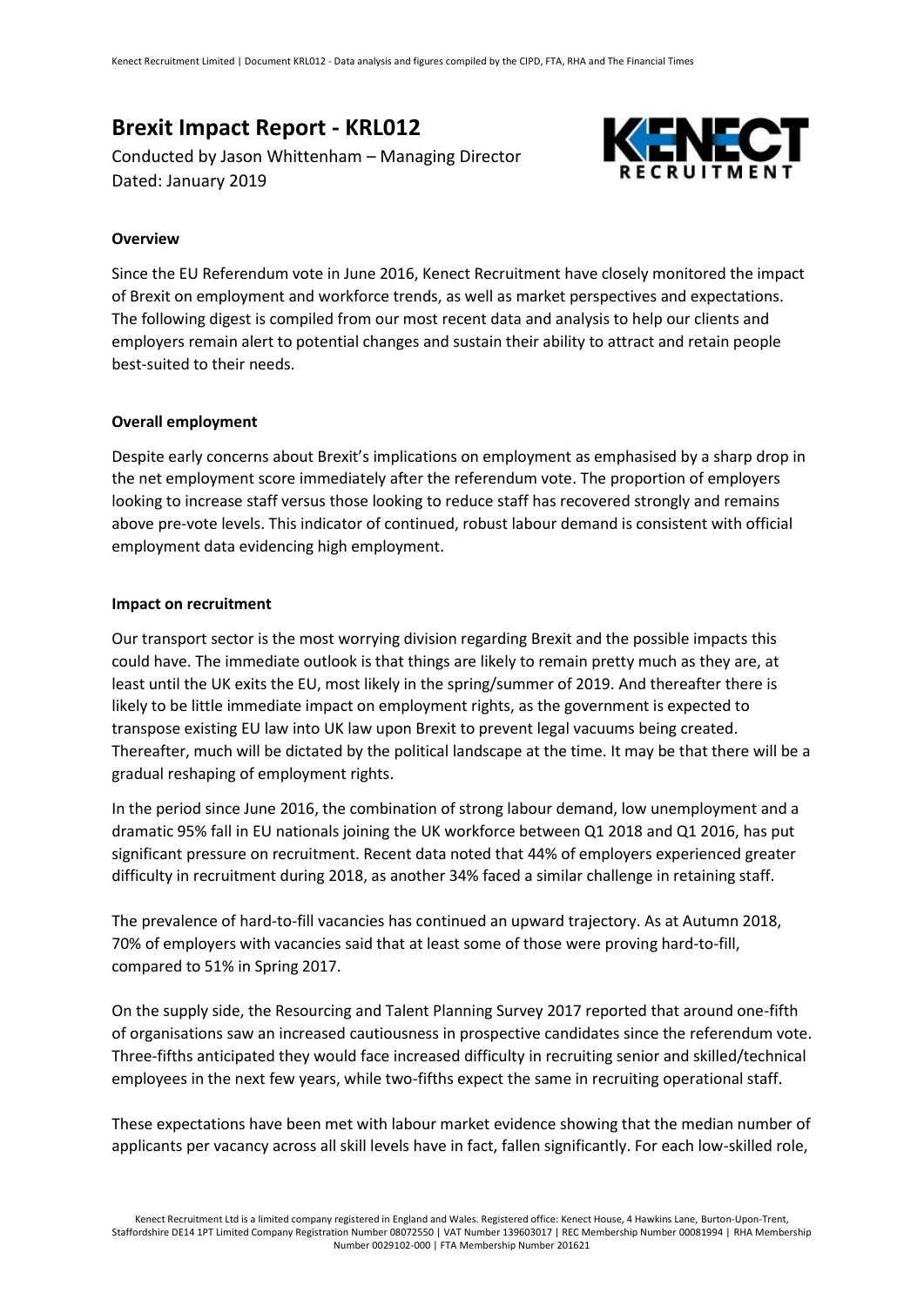the number of applicants fell from 24 in Summer 2017 to 20 a year later, for medium-skilled roles from 19 to just 10, and for high-skilled vacancies from 8 to 6.

Given the shrinking supply of skills and labour, Brexit has not dampened employers' interest in employing EU migrant workers. At the beginning of 2018, some two-thirds of organisations said they would continue to employ EU nationals, whilst in 2017, research found that the proportion of employers who intended to recruit EU migrants was largely the same as the proportion doing so in 2016, across all sectors.

The most common reason given by employers as to why they employ EU workers is that they do not consider nationality when hiring, but simply choose the best person for the job. For semi-skilled or unskilled roles, the main reason given was that employers could not find domestic applicants to fill those vacancies.

# **Transport Sector:**

# *FTA - PAC report shows why No Deal is No Option*

No Deal is No Option, according to the business group representing the logistics sector, the Freight Transport Association (FTA), in reaction to the Public Accounts Committee (PAC) report on the Department for Transport's implementation of Brexit released today (28 November 2018). This report states there is a significant and growing risk that the Department for Transport will not be ready if the UK leaves EU without a deal next March. But, according to FTA, appropriate project management would have never been enough to mitigate the impact of a No Deal exit on transport: the only way at this stage to prevent major disruption to the UK's supply chain is for MPs to vote in favour of Theresa May's Withdrawal Agreement proposal.

Pauline Bastidon, FTA's Head of European Policy and Brexit commented: "We share some of the Public Accounts Committee's concerns and have many questions, particularly in relation to traffic management in the event of No Deal and how Operation Brock would work in practice. FTA is concerned many businesses are not aware of the true scope of possible changes, particularly on the Continent, but we are doing everything we can to address these shortcomings and provide answers to our member's questions. However, the Committee has missed the biggest and most fundamental problem in our view in relation to transport and No Deal. Ultimately, the biggest issue for transport is the issue of market access: the ability for operators to transport goods across the borders. This is not an issue the UK can solve unilaterally. With just four months until the UK leaves the EU, the situation is alarming.

"No amount of contingency planning can increase the limited number of international haulage permits available to both UK and EU hauliers. In the event of a No Deal exit, the number of ECMT permits available would likely only cover 5% of the current vehicle journeys made between the UK and EU. And no air cargo can be transported until between the UK and the EU until the UK is added to the EU 'Greenlist' for cargo security. Solving these issues require a negotiated outcome that the UK alone cannot deliver – it needs the full support and active approval of both member states and the European Commission."

Bastidon continues: "The only way to address the issues a No Deal would present for transport, and ultimately for the entire economy, is for MPs to vote in favour of Mrs May's proposals. The Withdrawal Agreement allows the UK to leave the EU in an orderly fashion and avoid the chaotic disruption to the flow of goods between Britain and the rest of the EU that would occur were we to leave without an agreement in place. It provides a Transitional Period until at least the end of 2020,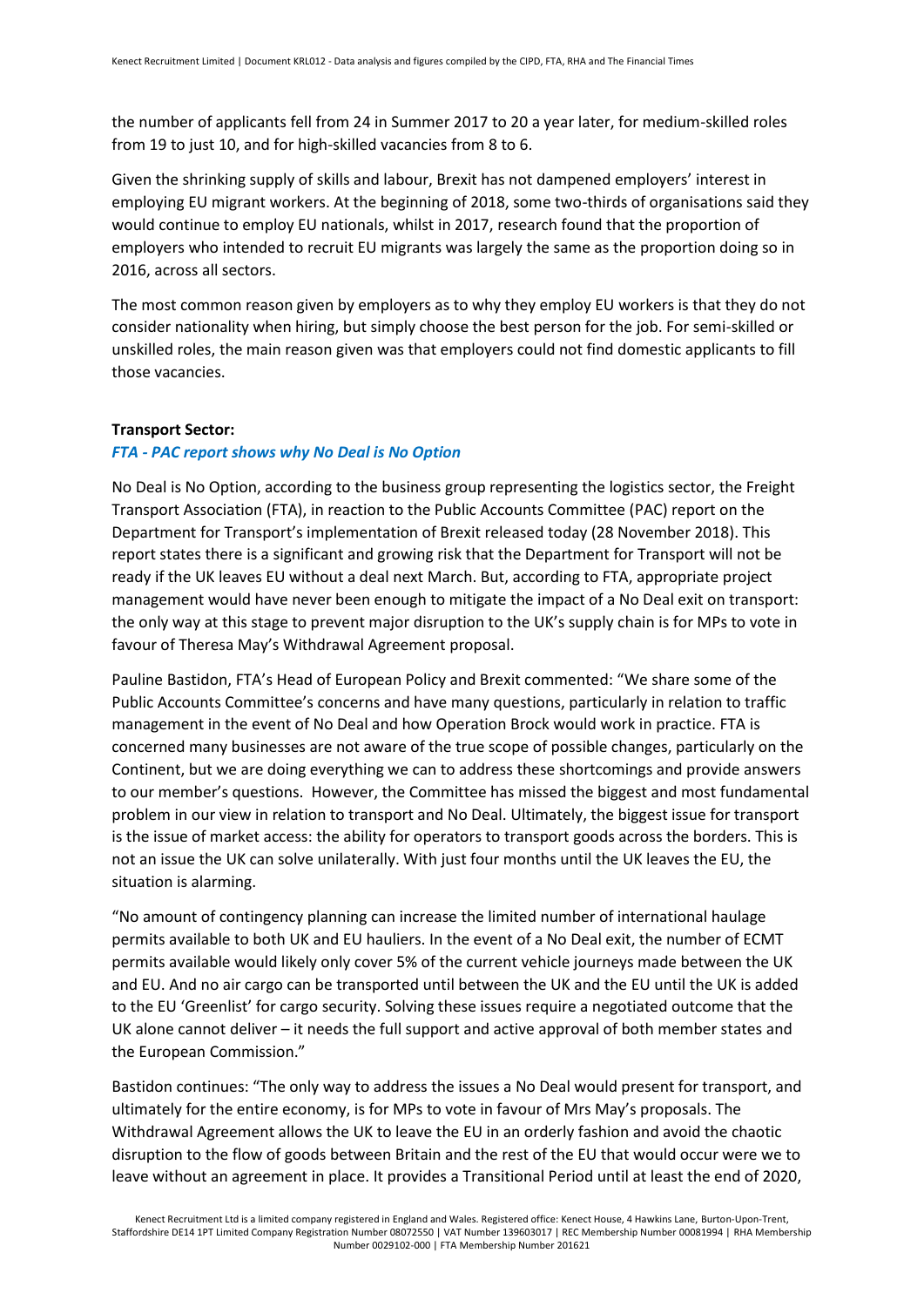during which negotiations on a new, permanent free trade agreement can take place, that will hopefully remove frictions to trade and protect transport connectivity. This is the reason why – while it's not perfect from a trade and transport perspective – FTA urges all MPs to vote in favour of ratification of the Withdrawal Agreement."

# *RHA - Brexit and the UK haulage industry – no deal, no jobs, no food*

For the 7000+ members of the Road Haulage Association who, between them operate nearly 50% of the UK's 496,000 lorry fleet (and the UK haulage industry as a whole), the prospect of a future without a Brexit deal looks extremely bleak. A no-deal Brexit will create massive problems for international hauliers – whether UK or mainland Europe based. It is time for a reality check.

Since the prospect of leaving the EU became a reality in June 2016, the Road Haulage Association has been campaigning tirelessly to get the best deal for its members. It is essential – for the people and businesses of mainland Europe and Great Britain that the current system of frictionless borders continues.

For supply chains, customs controls and the controlling of lorry movements the key issues. Should there be no deal and customs controls are established for UK hauliers at every European border, the knock-on effect will be crippling. According to RHA chief Executive Richard Burnett, "The Dover Strait handles 10,000 lorries each day and processing them through the port is currently seamless.

"The stark reality is that if customs controls are put in place, it will take an average of about 45 minutes to process one truck on both sides of the channel. If that happens then the queues of HGVs in Kent will make the jams seen in the summer of 2015 appear as little more than waiting for the traffic lights to change."

In March this year Transport Secretary Chris Grayling MP said: "We will maintain a free-flowing border at Dover, we will not impose checks at the port, it is utterly unrealistic to do so. We don't check lorries now, we're not going to be checking lorries in the future. I'm clear that it cannot happen."'

But what about the French? If they put customs processes in place in March 2019 to check all lorries traveling between the UK and the EU hauliers will be faced with the prospect of coming over to the UK and having to wait for days – even weeks, before they can return home. This will be a huge deterrent to them making the journey at all. 50% of food consumed in the UK's comes from around the world – of which 70% comes from the EU.

It is not just customs, ECMT\* permits for lorries to carry goods internationally will be required. For UK operators these are limited to less than 5% of the number of licences currently issued. If that scenario becomes reality, most UK operators will unable to go and get the goods themselves. Without special arrangements EU operators will also need to use ECMT permits.

British hauliers that make international journeys will be forced out of business, causing irreparable damage to the supply chain. The foods we take for granted, oranges from Spain for example will become an expensive luxury. Supply and demand for basic foodstuffs could even mean the introduction of food rationing. Is this just scaremongering? No. Could it be the death knell for the thousands of hauliers that deliver 98% of the UK economy? Quite possibly. B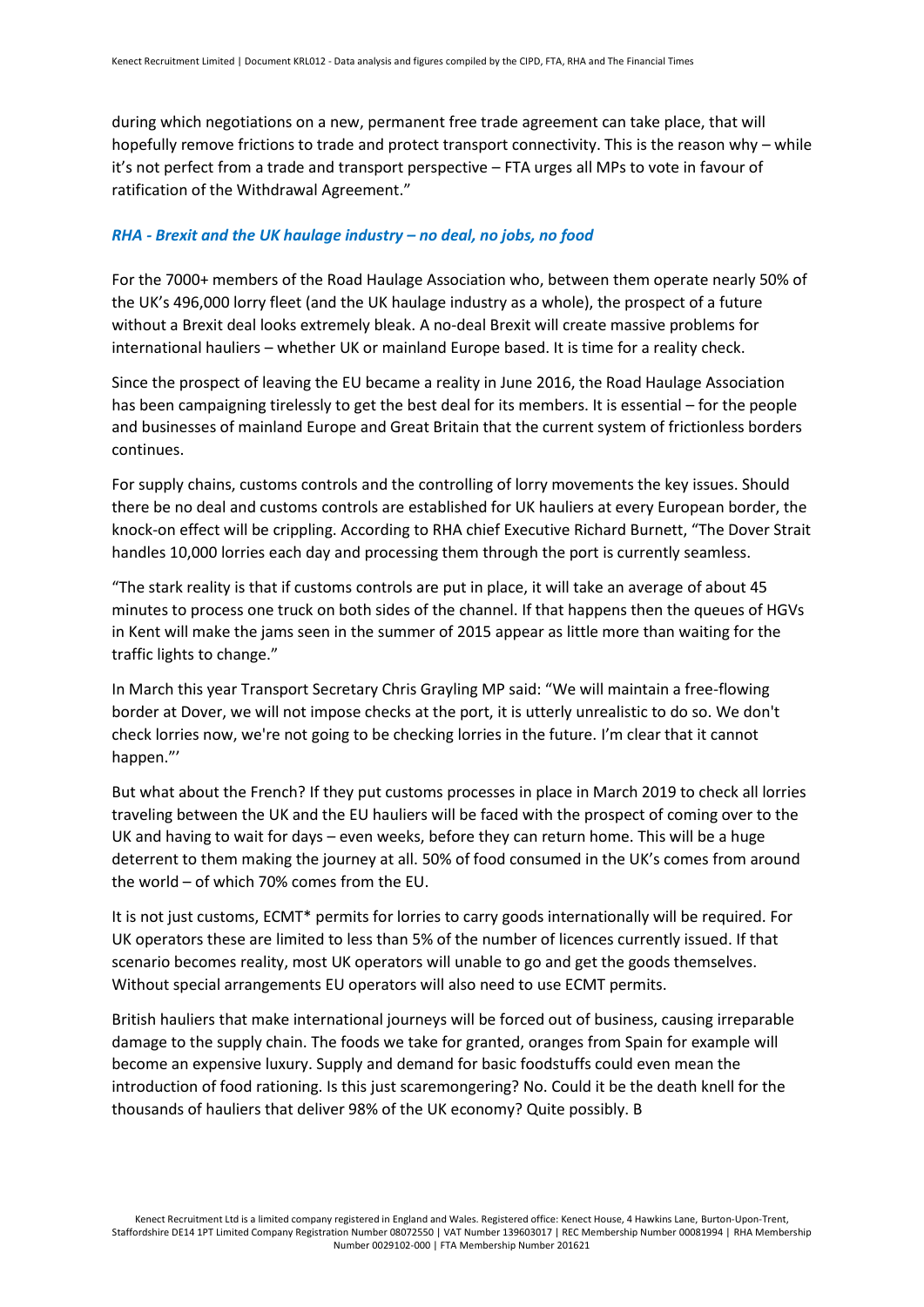A Brexit without a deal will put thousands of HGV drivers out of a job and millions without the food they have come to expect. With just over 6 months to go until the UK leaves the EU, the time for political grandstanding is over. UK hauliers need practical solutions to resolve practical problems.

# **Effect on job security**

Of the large proportion of employers who employ EU nationals, around half (48%) reported an increase in their EU workforce expressing insecurity (Autumn 2018) about their jobs as a result of Brexit. Interestingly, this insecurity was shared by UK citizens at more than a quarter (26%) of organisations. Publication of the EU Settlement Scheme has gone some way to reassure EU workers, but only 28% of employers said it has helped their confidence in retaining EU nationals over the next two years.

# **Addressing recruitment difficulties**

In response to recruitment challenges, around half of organisations in the Autumn 2018 LMO survey raised starting salaries (48%). Of those who were also experiencing difficulties retaining staff, a similar proportion (51%) had increased salaries in some capacity. Upskilling existing employees to fill hard-to-fill positions was the most popular option to address recruitment difficulties amongst respondents to the 2017 Resource and Talent Planning survey.

However, apart from providing a more attractive salary, employers can consider more inclusive recruitment, building on their employee offer through non-financial benefits and enhancing their brands. These will not only address hiring difficulties in the short term but make their organisations more attractive as an employer in the long run. Likewise, measures such as the provision of flexible working and clear career development will help organisations both recruit and retain the people and skills they need.

#### **Workforce planning and development**

The scarcity of available skills and labour, potentially exacerbated by further reductions post-Brexit once free movement comes to an end, means workforce planning and development should become a priority. However, some 52% of private sector and 38% of public sector organisations responding to our Summer 2018 labour market survey said they were only just planning to upskill their existing workforce to address the potential skills shortage. To be able to respond in due time, employers need to assign greater urgency to undertake strategic workforce planning that will help identify the skills and knowledge required now and for the future, which in turn will help to narrow down the focus of the learning and development required.

#### **Procurement**

The effect that the EU referendum result will have on procurement professionals is, unsurprisingly, prompting much debate from within the field. Social media polls conducted in the days after the Brexit victory suggest that opinions are divided. Some are taking the optimistic view that the UK's departure from the EU will provide an opportunity for those working in procurement to show how they can genuinely add value to their organisations and offer a chance to take a more crossfunctional approach. However, 65% of respondents in a social media poll expressed anxiety about how their work will be affected by the referendum result.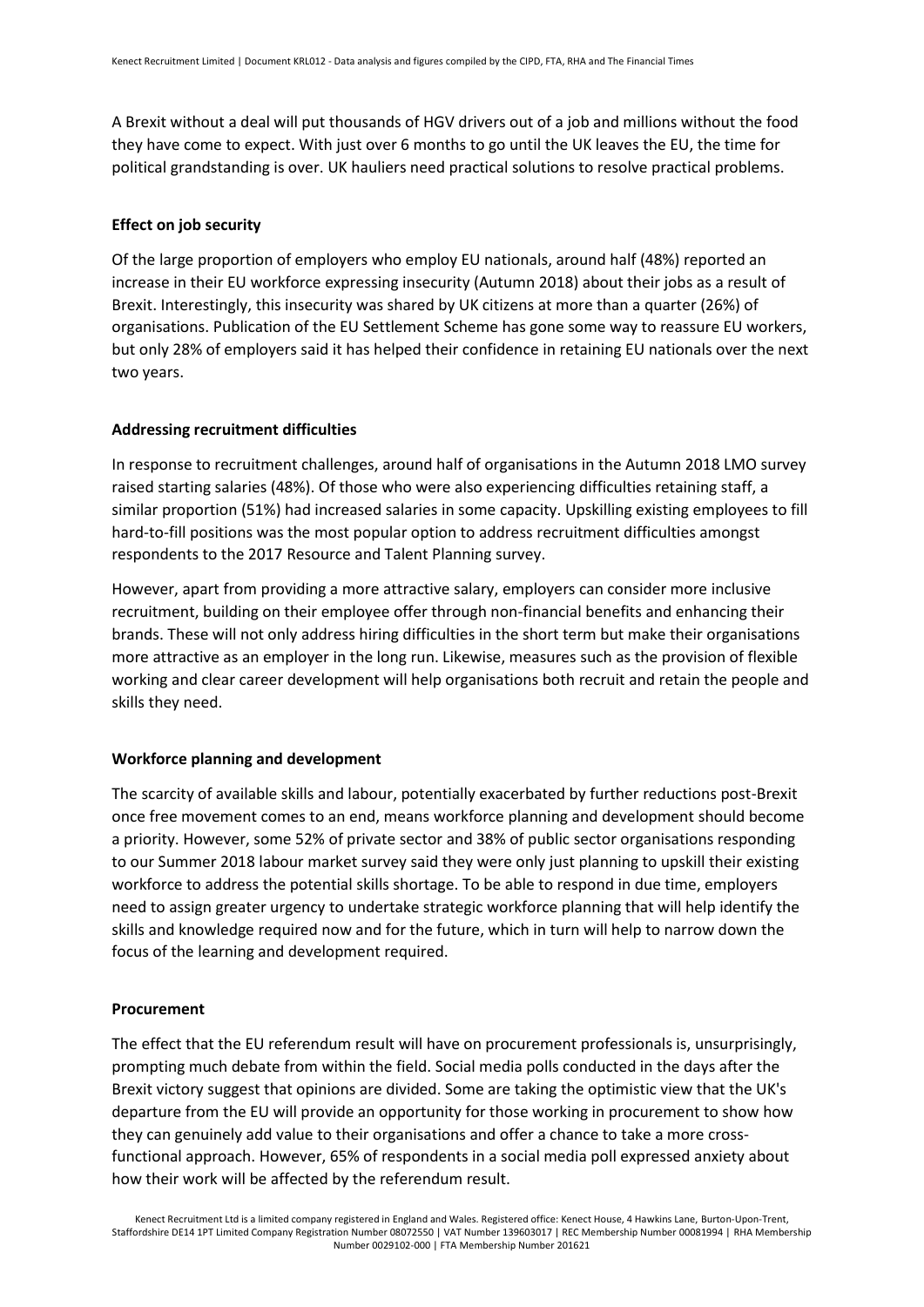Few commentators across the UK would disagree, having seen the political turmoil and unprecedented series of events that have unfolded before our eyes since the result was announced, with the description that the country is now in a very current crisis. However, the positive spin is that in a crisis, it just calls for a combination of steady stewardship and fresh thinking on the part of procurement teams.

Procurement now needs to be about making the most of the supplier relationships that are already in place and, at the same time, beginning to explore a range of new sourcing choices. In many ways, the current situation should hold no fears for procurement teams and supply chain managers. After all, managing complex situations and uncertainty has always been fundamental to successful teams anyway.

The risk is that procurement teams become over-cautious and focus too much of reducing costs. Of course, the ability to identify where savings can be made is important, but procurement that adds genuine value, rather than just cutting costs, will be procurement that looks for new opportunities to stimulate growth and that identifies rapid routes in new markets.

It's also worth bearing in mind that suppliers need to be able to supply to be successful. Suppliers from the EU are bound to feel the same nervousness and uncertainty about what will happen in the future as the UK businesses they currently supply to.

However, now is the time for procurement teams to review their existing supply chains in Europe. With trade negotiations months away from even beginning, there is no need to change everything, or anything, tomorrow. But, if the UK fails to agree free trade deals with the EU, it is sensible to weigh up which suppliers might be affected.

There are so many variables to consider that it looks like being a busy time in the coming months and years for procurement teams. However, there is at least some safety in the knowledge that nothing must change immediately, and that business can carry on as usual for now.

Although it is likely that importing will become more complex, experts suggest that there is little chance that the UK will distance itself from the existing EU international agreements. Furthermore, many of the EU rules that apply to procurement have now become national legislation and regulations that are binding unless parliament decides to revoke them - which is unlikely to be high on the government's agenda.

At this stage, it is difficult to predict what the full impact of Brexit will be on procurement and supply chain management. In time, there will inevitably be some knock-on effects to some aspects of legislation and the overall landscape will become clearer in the coming months.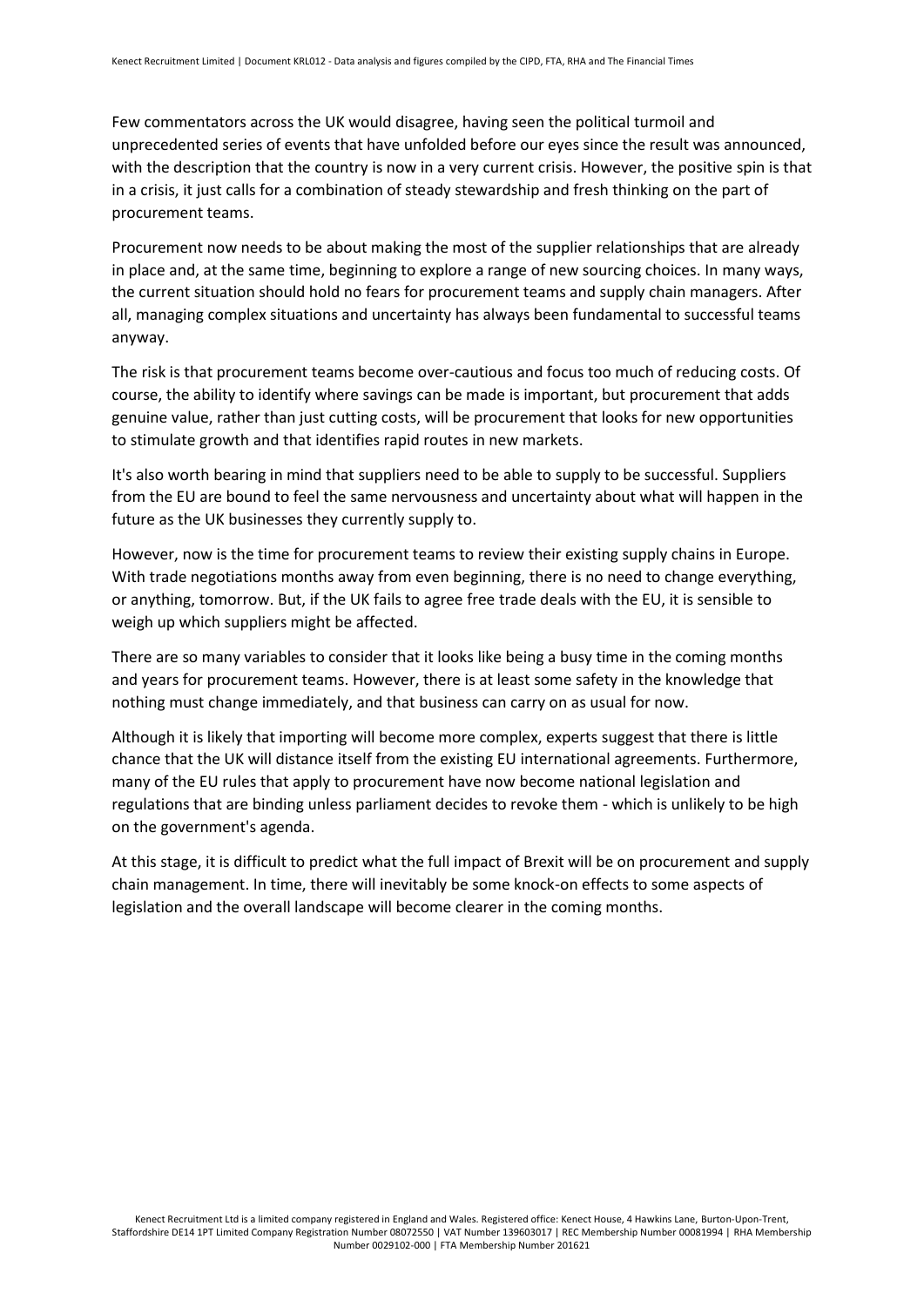#### **Impact Charts**

#### **Annual % change in GDP**

UK growth since the EU referendum compared to other G7 economies



Britain's growth rate bounced back in the second quarter to a 0.4 per cent rate, from 0.1 per cent at the start of the year, when activity across the UK was hit by snowstorms and a prolonged cold snap. With a hot summer encouraging spending, the rolling quarterly rate further increased to 0.7 per cent in the three months to August.

#### **Cumulative change in employment since 2008**

Growth in UK Employment since the EU referendum has rocketed.



Kenect Recruitment Ltd is a limited company registered in England and Wales. Registered office: Kenect House, 4 Hawkins Lane, Burton-Upon-Trent, Staffordshire DE14 1PT Limited Company Registration Number 08072550 | VAT Number 139603017 | REC Membership Number 00081994 | RHA Membership Number 0029102-000 | FTA Membership Number 201621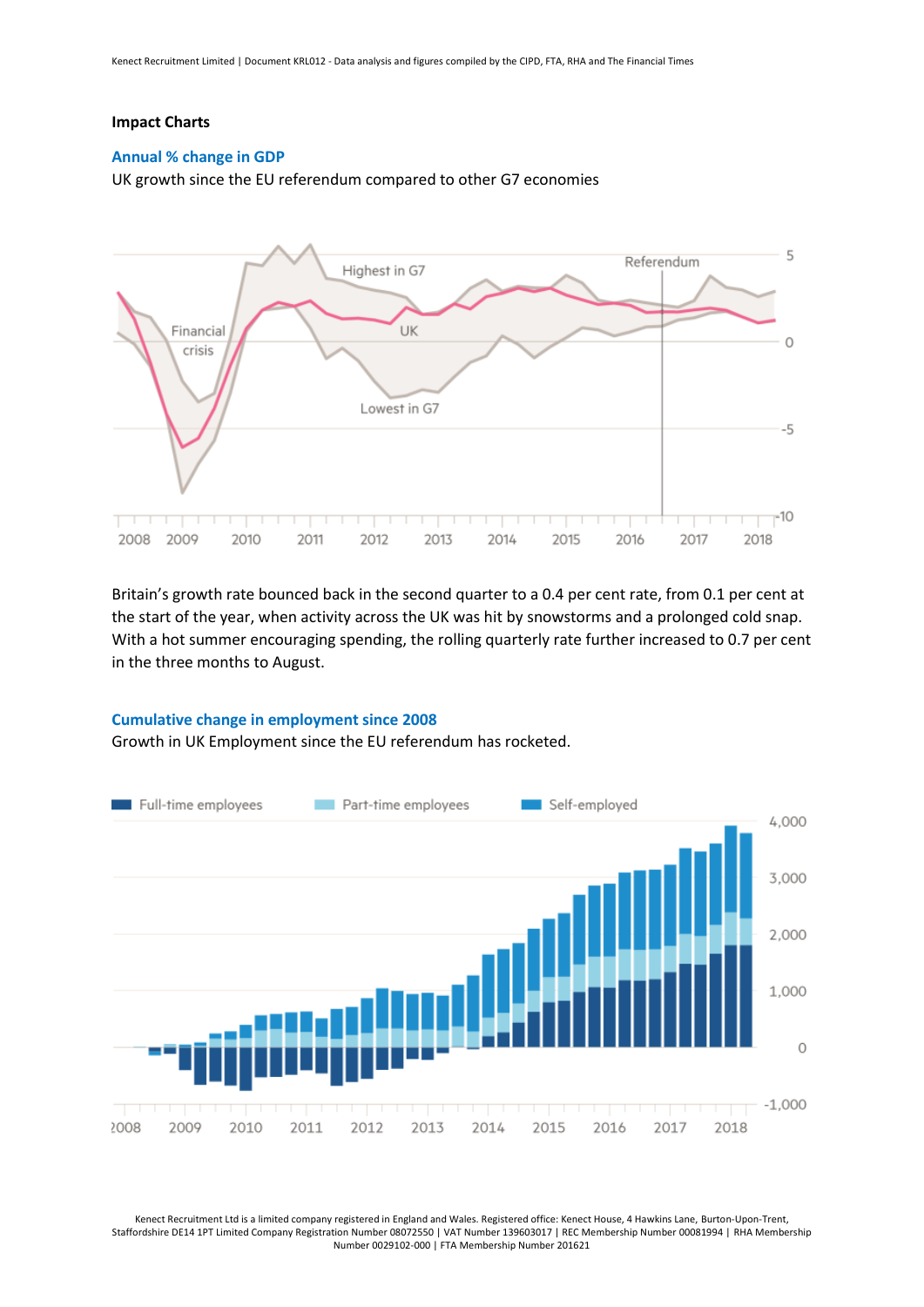With the unemployment rate down to 4 per cent between March and May, its lowest rate since the mid 1970s, the labour market has strengthened significantly since the EU referendum. This is the glaring exception to otherwise disappointing data.

Not only is employment up, but most of the growth has been in full-time jobs. The number of people in part-time jobs and in self-employment is now falling gently and more than offset by the rise in fulltime work, reducing concerns that people are underemployed. The end of the boom in selfemployment has also reduced concerns that people were setting up in business because they could not find any other work.

The one fly in the ointment in the jobs numbers is that employment growth rates now appear to be tailing off, with overall employment growing by only 3,000 in the second quarter of 2018 compared with a rise of almost 150,000 from January to March. The shift in employment rates is especially marked for people born in other countries: 5.6m of them were working in the UK in the second quarter of this year, 1 per cent less than in the same period in 2018.



#### **Real wage growth – Annual % change**

Wage growth has been hit by higher inflation.

Not all is rosy in the labour market. Although wage growth has risen a little, real wage increases dropped away after the Brexit vote as inflation climbed well above the Bank of England's 2 per cent target. Prices rises have recently exceeded expectations and wage increases have been struggling to match them.

Productivity growth has also continued to disappoint. However, this is not a new post-Brexit vote development but extends a trend that has existed since the financial crisis. Occasional false dawns in productivity improvements have not been sustained.